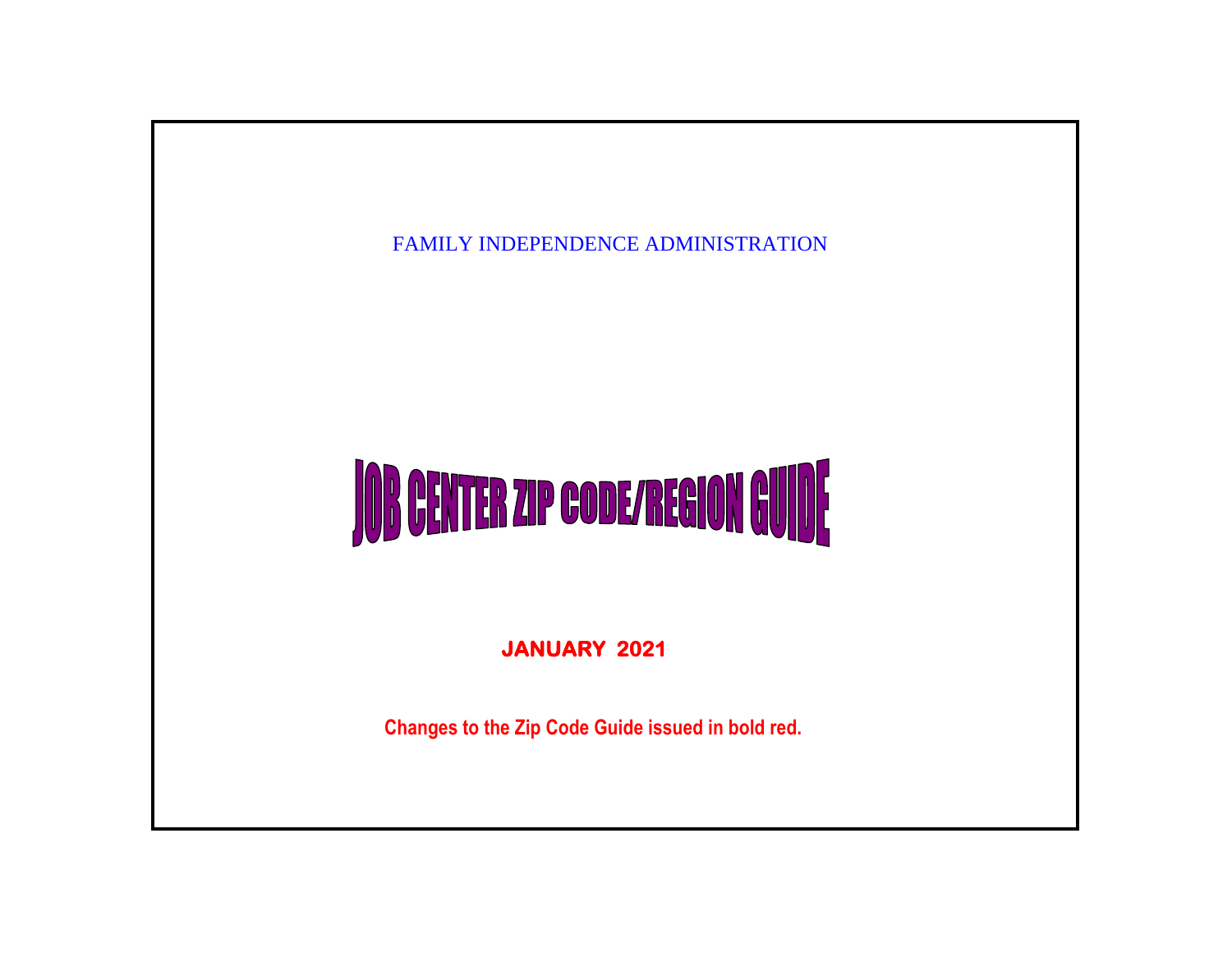| <b>ZIP CODE</b> | <b>CATEGORY</b> | <b>COVERED BY JOB CENTER</b> | <b>REFER TO</b>         |
|-----------------|-----------------|------------------------------|-------------------------|
|                 |                 |                              | PAGE#                   |
| 10001           | <b>ALL</b>      | <b>WAVERLY#13</b>            | 1                       |
| 10002           | <b>ALL</b>      | <b>WAVERLY#13</b>            | 1                       |
| 10003           | <b>ALL</b>      | <b>WAVERLY#13</b>            | 1                       |
| 10004           | <b>ALL</b>      | <b>WAVERLY#13</b>            | 1                       |
| 10005           | <b>ALL</b>      | <b>WAVERLY#13</b>            | 1                       |
| 10006           | <b>ALL</b>      | <b>WAVERLY#13</b>            | 1                       |
| 10007           | <b>ALL</b>      | <b>WAVERLY#13</b>            | 1                       |
| 10008           | <b>ALL</b>      | <b>WAVERLY#13</b>            | 1                       |
| 10009           | <b>ALL</b>      | <b>WAVERLY#13</b>            | 1                       |
| 10010           | <b>ALL</b>      | <b>WAVERLY#13</b>            | 1                       |
| 10011           | <b>ALL</b>      | <b>WAVERLY#13</b>            | 1                       |
| 10012           | <b>ALL</b>      | <b>WAVERLY#13</b>            | 1                       |
| 10013           | <b>ALL</b>      | <b>WAVERLY#13</b>            | 1                       |
| 10014           | <b>ALL</b>      | <b>WAVERLY#13</b>            | 1                       |
| 10015           | <b>ALL</b>      | <b>WAVERLY#13</b>            | 1                       |
| 10016           | <b>ALL</b>      | <b>WAVERLY#13</b>            | 1                       |
| 10017           | <b>ALL</b>      | <b>WAVERLY#13</b>            | 1                       |
| 10018           | <b>ALL</b>      | <b>WAVERLY#13</b>            | 1                       |
| 10019           | <b>ALL</b>      | <b>WAVERLY#13</b>            | 1                       |
| 10020           | <b>ALL</b>      | <b>WAVERLY#13</b>            | $\overline{\mathbf{1}}$ |
| 10021           | <b>ALL</b>      | <b>EAST END #23</b>          | 1                       |
| 10022           | <b>ALL</b>      | <b>EAST END#23</b>           | 1                       |
| 10023           | <b>ALL</b>      | <b>WAVERLY#13</b>            | 1                       |
| 10024           | <b>ALL</b>      | <b>EAST END #23</b>          | 1                       |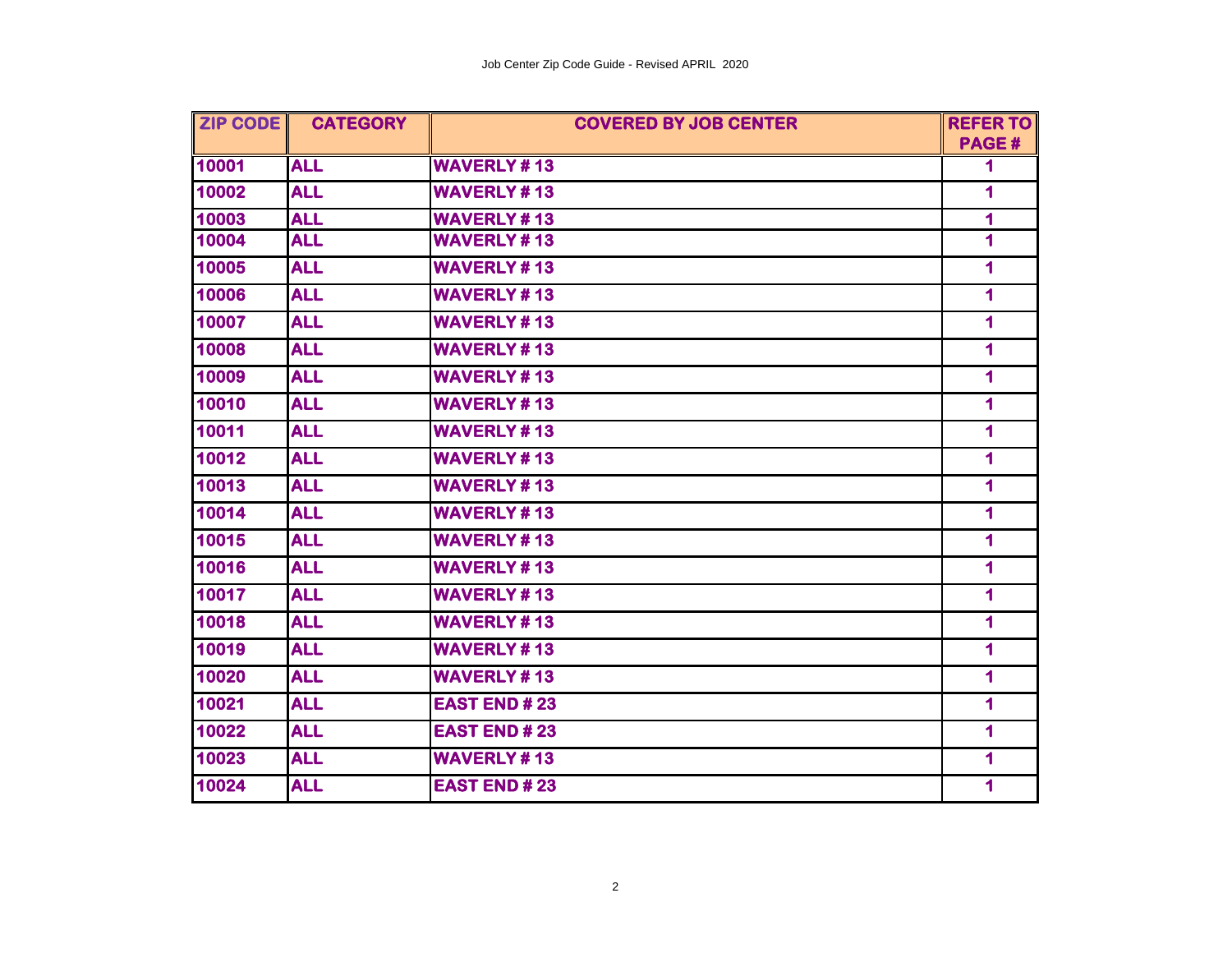| <b>ZIP CODE</b> | <b>CATEGORY</b> | <b>COVERED BY JOB CENTER</b> | <b>REFER TO</b>         |
|-----------------|-----------------|------------------------------|-------------------------|
|                 |                 |                              | PAGE#                   |
| 10025           | <b>ALL</b>      | <b>DYCKMAN#35</b>            | 1                       |
| 10026           | <b>ALL</b>      | <b>EAST END #23</b>          | 1                       |
| 10027           | <b>ALL</b>      | <b>ST. NICHOLAS #18</b>      | 1                       |
| 10028           | <b>ALL</b>      | <b>EAST END#23</b>           | $\blacksquare$          |
| 10029           | <b>ALL</b>      | <b>ST. NICHOLAS #18</b>      | 1                       |
| 10030           | <b>ALL</b>      | <b>EAST END #23</b>          | 1                       |
| 10031           | <b>ALL</b>      | <b>DYCKMAN#35</b>            | 1                       |
| 10032           | <b>ALL</b>      | <b>DYCKMAN#35</b>            | 1                       |
| 10033           | <b>ALL</b>      | <b>DYCKMAN#35</b>            | 1                       |
| 10034           | <b>ALL</b>      | <b>DYCKMAN#35</b>            | 1                       |
| 10035           | <b>ALL</b>      | <b>EAST END#23</b>           | $\blacktriangleleft$    |
| 10036           | <b>ALL</b>      | <b>WAVERLY#13</b>            | $\overline{\mathbf{1}}$ |
| 10037           | <b>ALL</b>      | <b>EAST END#23</b>           | 1                       |
| 10038           | <b>ALL</b>      | <b>WAVERLY#13</b>            | 1                       |
| 10039           | <b>ALL</b>      | <b>DYCKMAN#35</b>            | $\overline{\mathbf{1}}$ |
| 10040           | <b>ALL</b>      | <b>DYCKMAN#35</b>            | $\blacktriangleleft$    |
| 10044           | <b>ALL</b>      | <b>WAVERLY#13</b>            | 1                       |
| 10065           | <b>ALL</b>      | <b>WAVERLY#13</b>            | $\overline{\mathbf{1}}$ |
| 10069           | <b>ALL</b>      | <b>WAVERLY#13</b>            | $\overline{\mathbf{1}}$ |
| 10075           | <b>ALL</b>      | <b>EAST END #23</b>          | 1                       |
| 10128           | <b>ALL</b>      | <b>EAST END#23</b>           | 1                       |
| 10280           | <b>ALL</b>      | <b>WAVERLY#13</b>            | $\blacktriangleleft$    |
| 10281           | <b>ALL</b>      | <b>WAVERLY#13</b>            | 1                       |
| 10282           | <b>ALL</b>      | <b>WAVERLY#13</b>            | 1                       |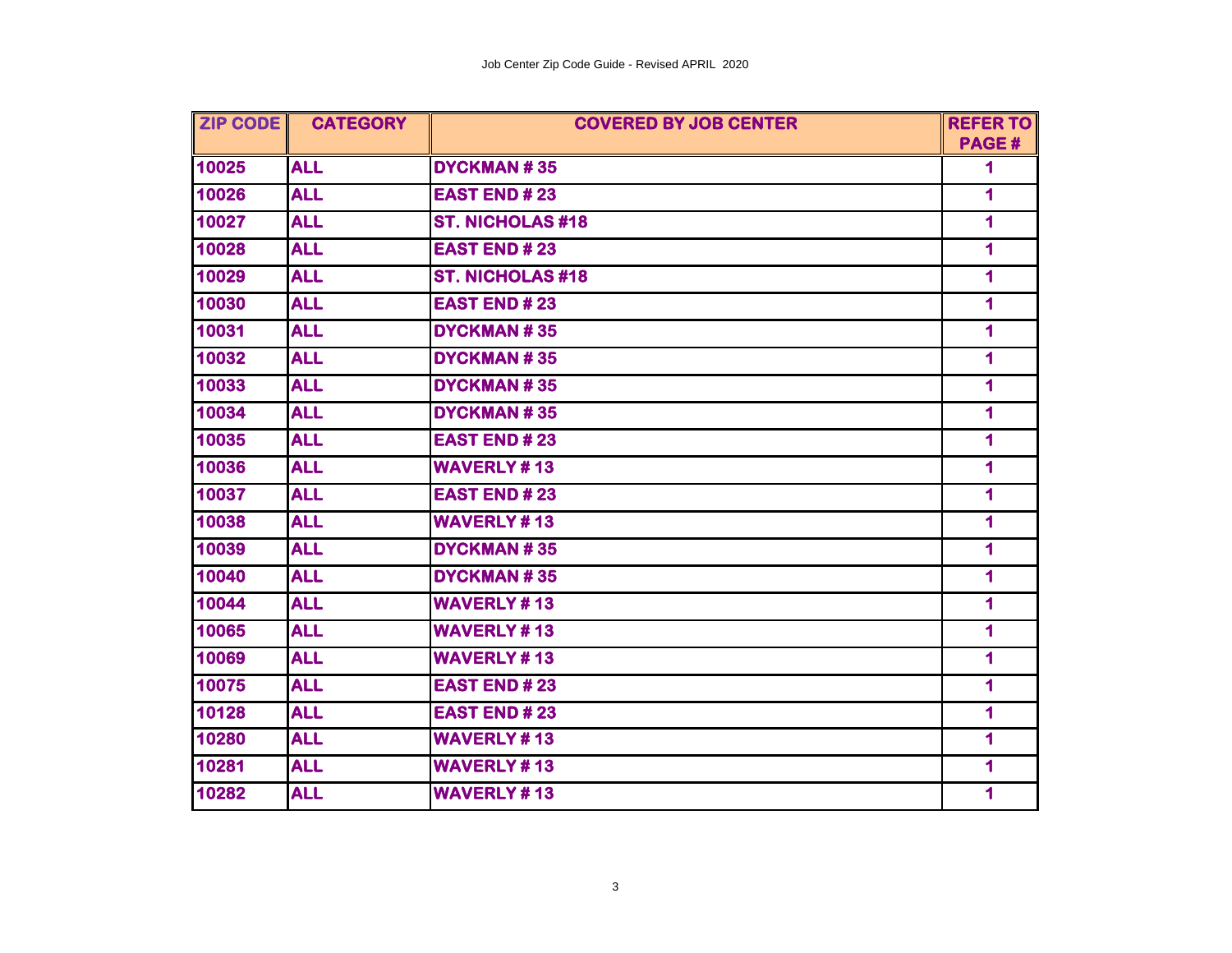| <b>ZIP CODE</b> | <b>CATEGORY</b> | <b>COVERED BY JOB CENTER</b> | <b>REFER TO</b>         |
|-----------------|-----------------|------------------------------|-------------------------|
|                 |                 |                              | PAGE#                   |
| 10301           | <b>ALL</b>      | <b>RICHMOND#99</b>           | 3                       |
| 10302           | <b>ALL</b>      | <b>RICHMOND#99</b>           | $\mathbf{3}$            |
| 10303           | <b>ALL</b>      | <b>RICHMOND#99</b>           | $\mathbf{3}$            |
| 10304           | <b>ALL</b>      | <b>RICHMOND#99</b>           | $\mathbf{3}$            |
| 10305           | <b>ALL</b>      | <b>RICHMOND#99</b>           | $\mathbf{3}$            |
| 10306           | <b>ALL</b>      | <b>RICHMOND#99</b>           | 3                       |
| 10307           | <b>ALL</b>      | <b>RICHMOND#99</b>           | 3                       |
| 10308           | <b>ALL</b>      | <b>RICHMOND#99</b>           | $\overline{\mathbf{3}}$ |
| 10309           | <b>ALL</b>      | <b>RICHMOND#99</b>           | $\mathbf{3}$            |
| 10310           | <b>ALL</b>      | <b>RICHMOND#99</b>           | 3                       |
| 10311           | <b>ALL</b>      | <b>RICHMOND#99</b>           | 3                       |
| 10312           | <b>ALL</b>      | <b>RICHMOND#99</b>           | $\mathbf{3}$            |
| 10313           | <b>ALL</b>      | <b>RICHMOND#99</b>           | $\mathbf{3}$            |
| 10314           | <b>ALL</b>      | <b>RICHMOND#99</b>           | $\overline{\mathbf{3}}$ |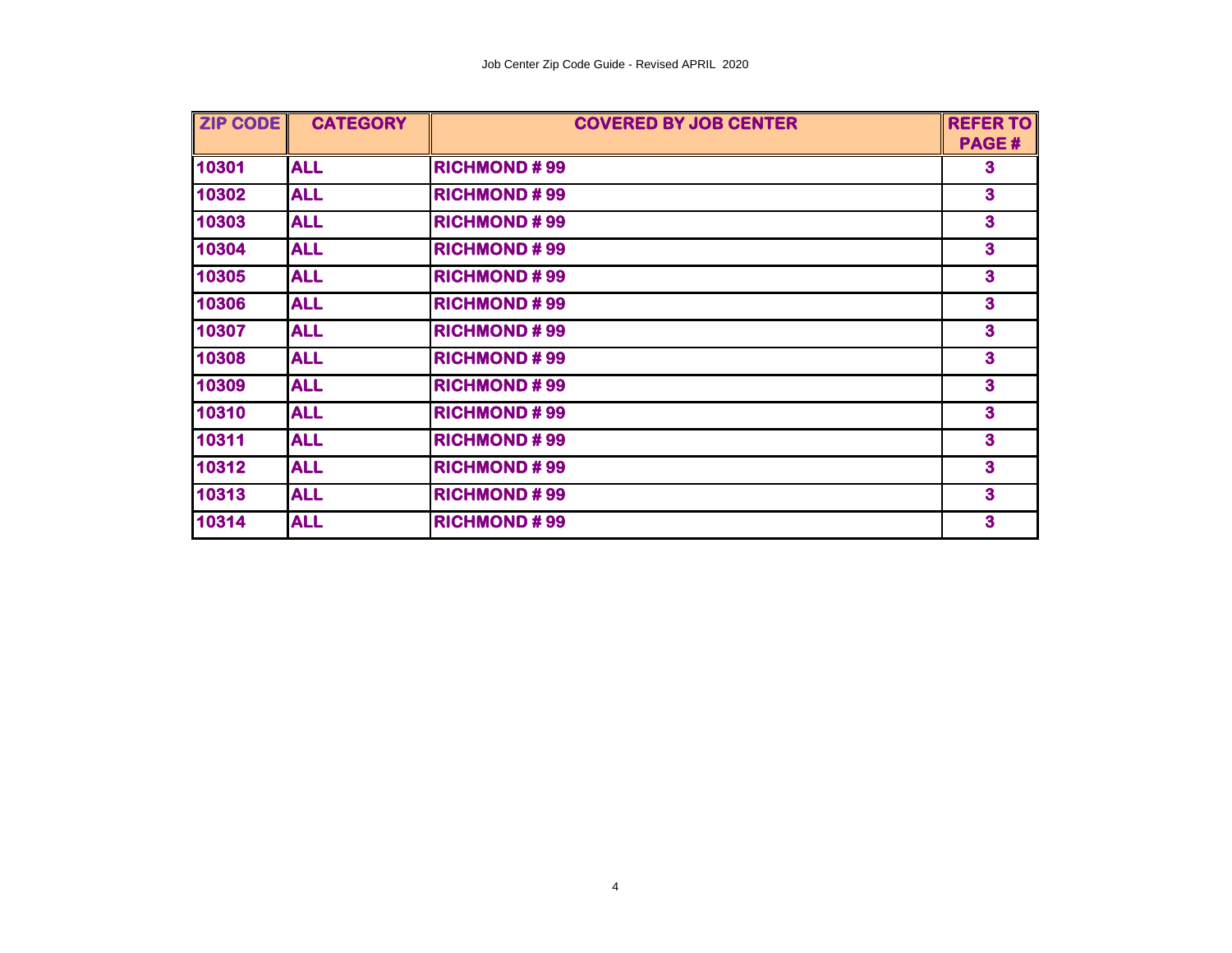| <b>ZIP CODE</b> | <b>CATEGORY</b> | <b>COVERED BY JOB CENTER</b> | <b>REFER TO</b> |
|-----------------|-----------------|------------------------------|-----------------|
|                 |                 |                              | PAGE#           |
| 10451           | <b>ALL</b>      | <b>RIDER#38</b>              | $\mathbf 2$     |
| 10452           | <b>ALL</b>      | <b>CONCOURSE #45</b>         | $\overline{2}$  |
| 10453           | <b>ALL</b>      | <b>RIDER #38</b>             | $\overline{2}$  |
| 10454           | <b>ALL</b>      | <b>RIDER#38</b>              | $\overline{2}$  |
| 10455           | <b>ALL</b>      | <b>HUNTS POINT#40</b>        | $\overline{2}$  |
| 10456           | <b>ALL</b>      | <b>FORDHAM#44</b>            | $\overline{2}$  |
| 10457           | <b>ALL</b>      | <b>CROTONA#46</b>            | $\overline{2}$  |
| 10458           | <b>ALL</b>      | <b>FORDHAM#44</b>            | $\overline{2}$  |
| 10459           | <b>ALL</b>      | <b>HUNTS POINT #40</b>       | $\overline{2}$  |
| 10460           | <b>ALL</b>      | <b>RIDER#38</b>              | $\overline{2}$  |
| 10461           | <b>ALL</b>      | <b>CROTONA#46</b>            | $\overline{2}$  |
| 10462           | <b>ALL</b>      | <b>CONCOURSE #45</b>         | $\overline{2}$  |
| 10463           | <b>ALL</b>      | <b>CONCOURSE #45</b>         | $\overline{2}$  |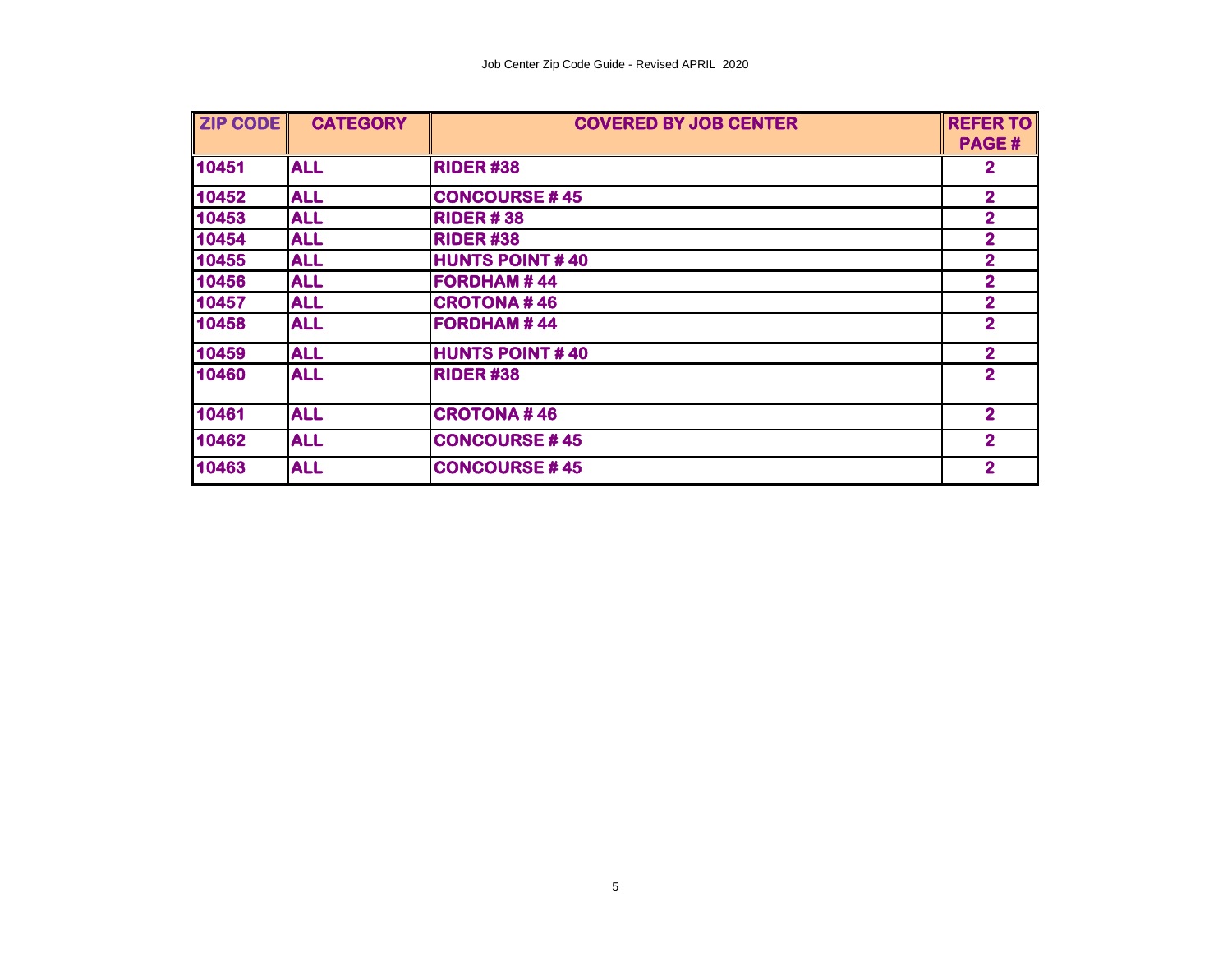| <b>ZIP CODE</b> | <b>CATEGORY</b> | <b>COVERED BY JOB CENTER</b> | <b>REFER TO</b><br><b>PAGE#</b> |
|-----------------|-----------------|------------------------------|---------------------------------|
| 10464           | <b>ALL</b>      | <b>FORDHAM#44</b>            | $\overline{2}$                  |
| 10465           | <b>ALL</b>      | <b>HUNTS POINT #40</b>       | $\overline{2}$                  |
| 10466           | <b>ALL</b>      | <b>CROTONA#46</b>            | $\overline{2}$                  |
| 10467           | <b>ALL</b>      | <b>CROTONA#46</b>            | $\overline{2}$                  |
| 10468           | <b>ALL</b>      | <b>CROTONA#46</b>            | $\overline{2}$                  |
| 10469           | <b>ALL</b>      | <b>HUNTS POINT#40</b>        | $\overline{\mathbf{2}}$         |
| 10470           | <b>ALL</b>      | <b>FORDHAM#44</b>            | $\overline{\mathbf{2}}$         |
| 10471           | <b>ALL</b>      | <b>FORDHAM#44</b>            | $\overline{2}$                  |
| 10472           | <b>ALL</b>      | <b>HUNTS POINT #40</b>       | $\overline{2}$                  |
| 10473           | <b>ALL</b>      | <b>RIDER #38</b>             | $\overline{2}$                  |
| 10474           | <b>ALL</b>      | <b>HUNTS POINT#40</b>        | $\overline{2}$                  |
| 10475           | <b>ALL</b>      | <b>FORDHAM#44</b>            | $\overline{2}$                  |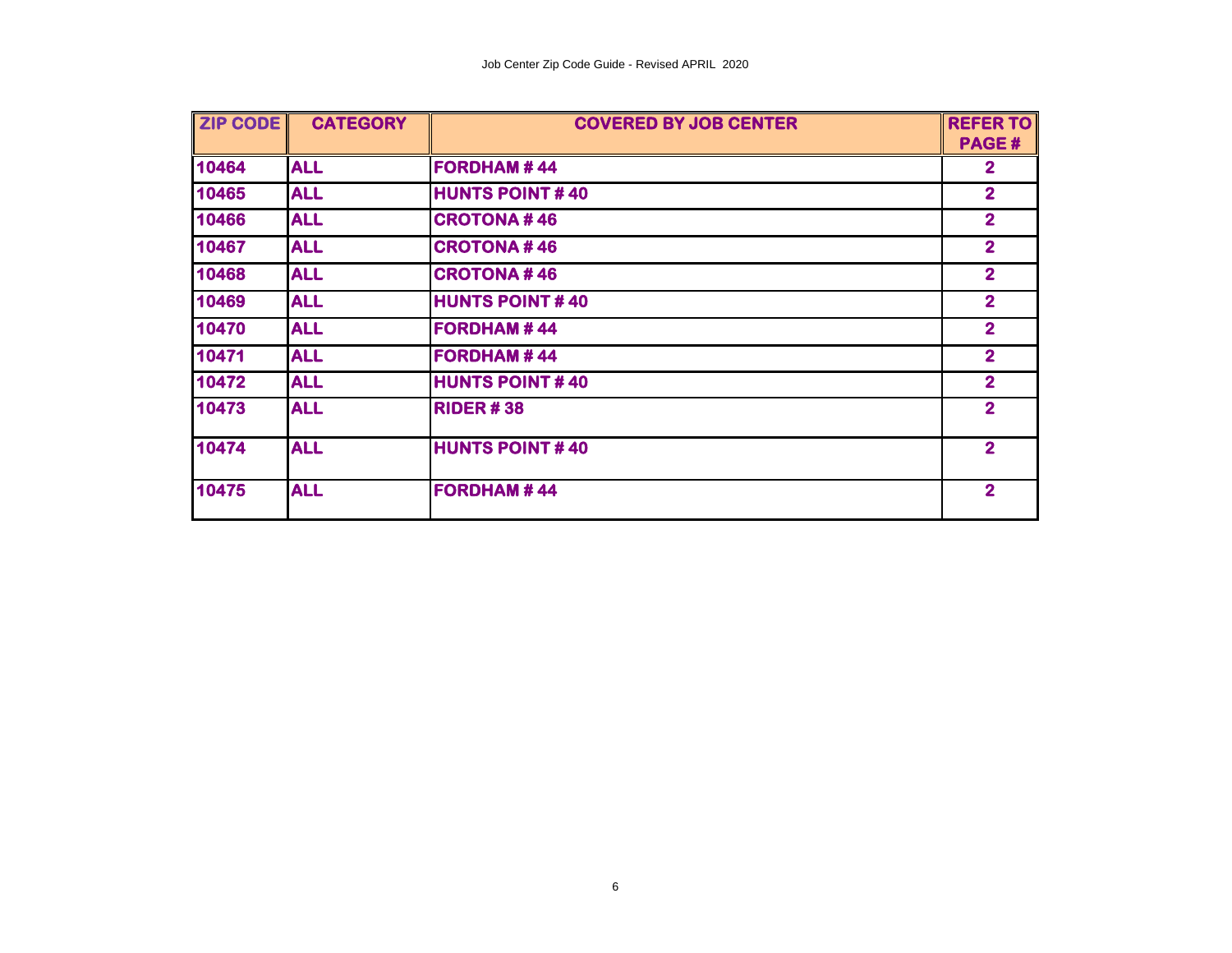| <b>ZIP CODE</b> | <b>CATEGORY</b> | <b>COVERED BY JOB CENTER</b>          | <b>REFER TO</b><br>PAGE# |
|-----------------|-----------------|---------------------------------------|--------------------------|
| *11001          | <b>ALL</b>      | QUEENS # 53 (*NYC Address Only)       |                          |
| $*11004$        | <b>ALL</b>      | QUEENS #53 (*NYC Address Only)        | 5                        |
| *11005          | <b>ALL</b>      | <b>QUEENS #53 (*NYC Address Only)</b> | 5                        |
| $*11040$        | <b>ALL</b>      | <b>QUEENS #53 (*NYC Address Only)</b> | 5                        |
| *11096          | <b>ALL</b>      | <b>QUEENS #53 (*NYC Address Only)</b> | 5                        |
| 11101           | <b>ALL</b>      | <b>QUEENS #53</b>                     | 5                        |
| 11102           | <b>ALL</b>      | <b>QUEENS # 53</b>                    | 5                        |
| 11103           | <b>ALL</b>      | <b>QUEENS #53</b>                     | 5                        |
| 11104           | <b>ALL</b>      | <b>QUEENS #53</b>                     | 5                        |
| 11105           | <b>ALL</b>      | <b>QUEENS #53</b>                     | 5                        |
| 11106           | <b>ALL</b>      | <b>QUEENS # 53</b>                    | 5                        |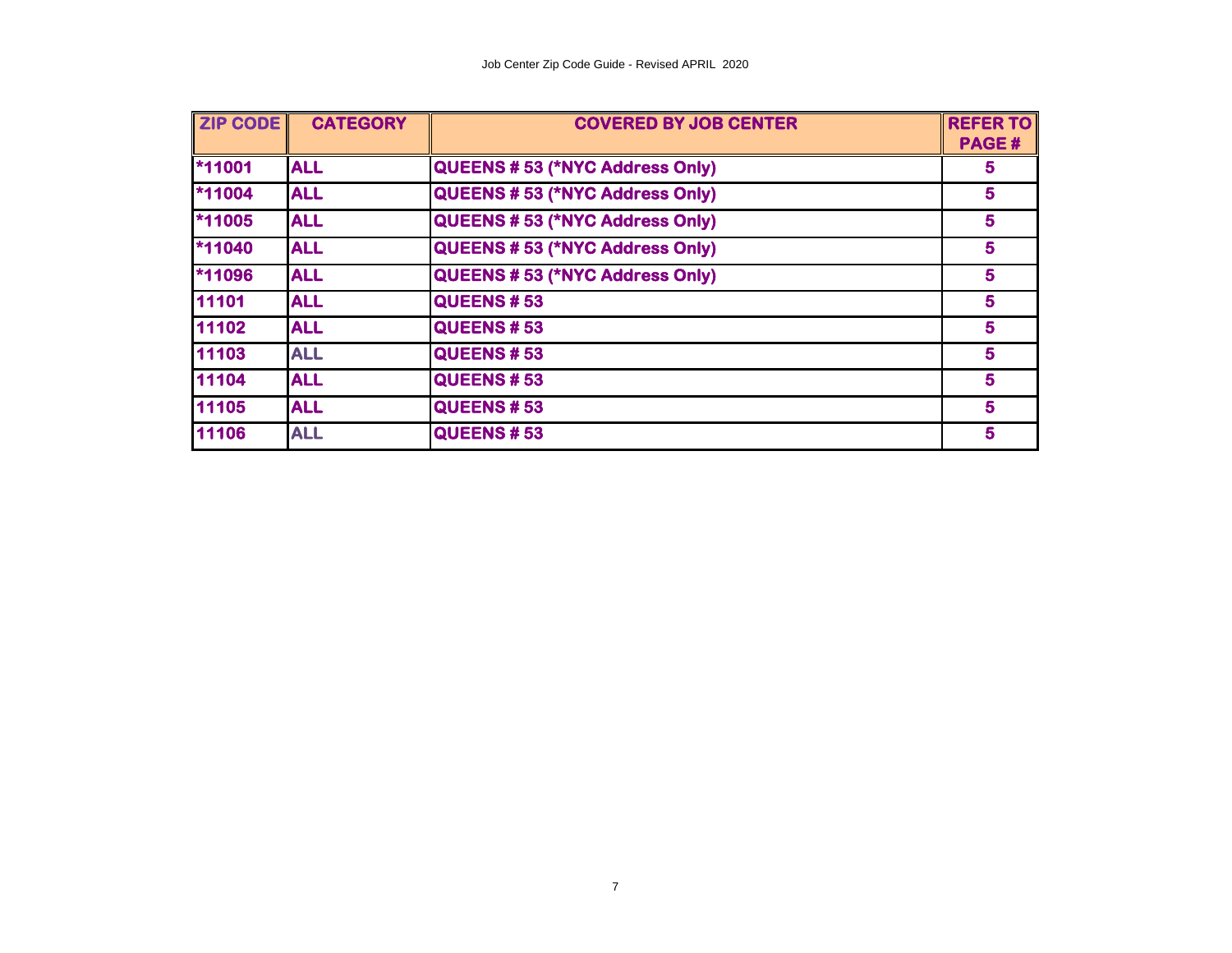| <b>ZIP CODE</b> | <b>CATEGORY</b> | <b>COVERED BY JOB CENTER</b> | <b>REFER TO</b>         |
|-----------------|-----------------|------------------------------|-------------------------|
|                 |                 |                              | PAGE#                   |
| 11201           | <b>ALL</b>      | <b>CLINTON HILL #67</b>      | $\mathbf{3}$            |
| 11203           | <b>ALL</b>      | <b>DEKALB#64</b>             | $\overline{\mathbf{3}}$ |
| 11204           | <b>ALL</b>      | <b>CONEY ISLAND #63</b>      | $\overline{\mathbf{3}}$ |
| 11205           | <b>ALL</b>      | <b>DEKALB#64</b>             | $\mathbf{3}$            |
| 11206           | <b>ALL</b>      | <b>BUSHWICK #66</b>          | $\overline{\mathbf{3}}$ |
| 11207           | <b>ALL</b>      | <b>BUSHWICK #66</b>          | $\overline{\mathbf{3}}$ |
| 11208           | <b>ALL</b>      | <b>BUSHWICK #66</b>          | $\mathbf{3}$            |
| 11209           | <b>ALL</b>      | <b>DEKALB#64</b>             | $\overline{\mathbf{3}}$ |
| 11210           | <b>ALL</b>      | <b>CLINTON HILL #67</b>      | $\overline{\mathbf{3}}$ |
| 11211           | <b>ALL</b>      | <b>DEKALB#64</b>             | $\overline{\mathbf{3}}$ |
| 11212           | <b>ALL</b>      | <b>CLINTON HILL #67</b>      | $\mathbf{3}$            |
| 11213           | <b>ALL</b>      | <b>BUSHWICK #66</b>          | $\mathbf{3}$            |
| 11214           | <b>ALL</b>      | <b>CONEY ISLAND #63</b>      | $\mathbf{3}$            |
| 11215           | <b>ALL</b>      | <b>DEKALB#64</b>             | $\overline{\mathbf{3}}$ |
| 11216           | <b>ALL</b>      | <b>DEKALB#64</b>             | $\overline{\mathbf{3}}$ |
| 11217           | <b>ALL</b>      | <b>DEKALB#64</b>             | $\mathbf{3}$            |
| 11218           | <b>ALL</b>      | <b>DEKALB#64</b>             | $\overline{\mathbf{3}}$ |
| 11219           | <b>ALL</b>      | <b>DEKALB#64</b>             | $\overline{\mathbf{3}}$ |
| 11220           | <b>ALL</b>      | <b>DEKALB#64</b>             | $\mathbf{3}$            |
| 11221           | <b>ALL</b>      | <b>CLINTON HILL #67</b>      | $\overline{\mathbf{3}}$ |
| 11222           | <b>ALL</b>      | <b>DEKALB#64</b>             | $\overline{\mathbf{3}}$ |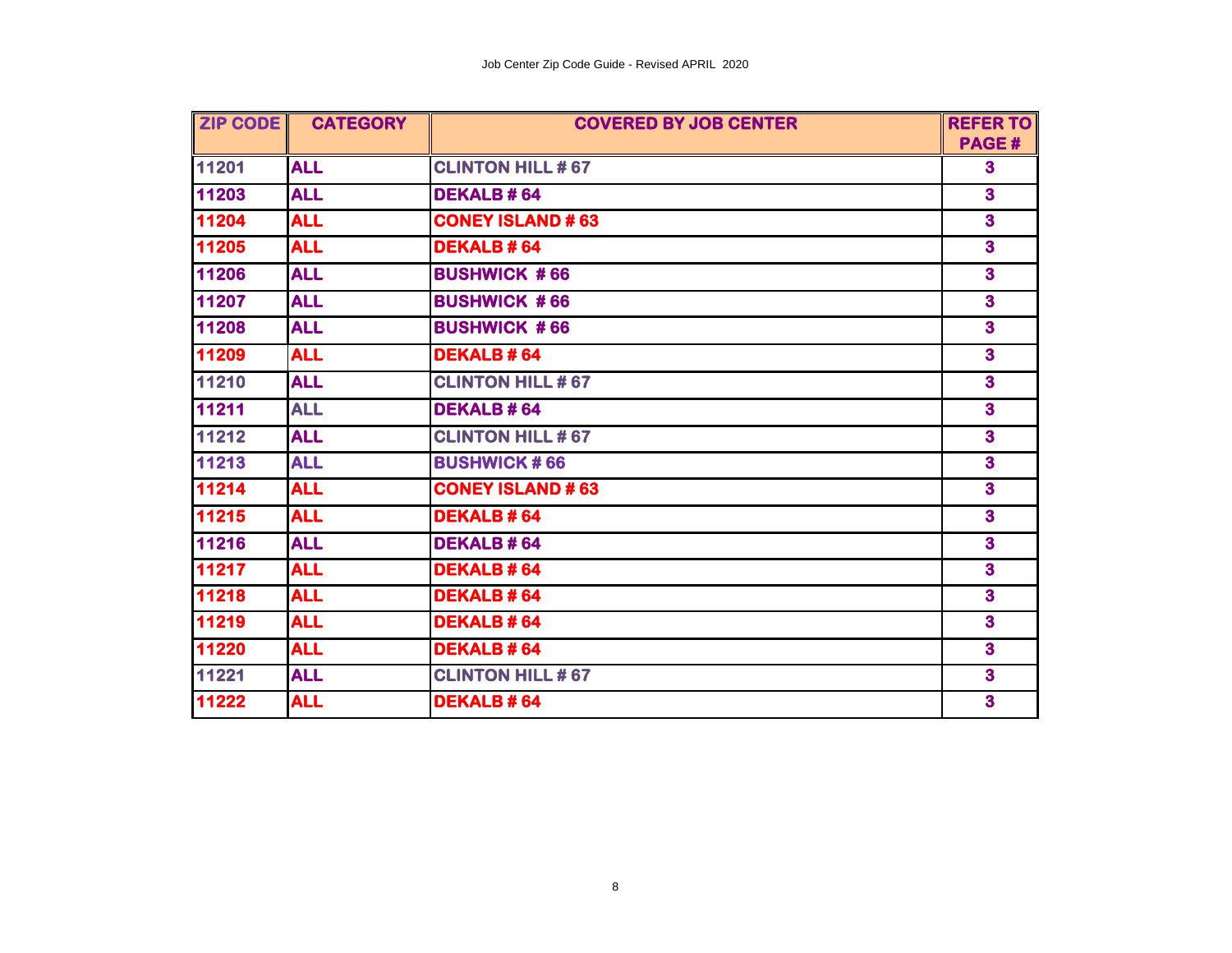| ZIP CODE | <b>CATEGORY</b> | <b>COVERED BY JOB CENTER</b> | <b>REFER TO</b>         |
|----------|-----------------|------------------------------|-------------------------|
|          |                 |                              | PAGE#                   |
| 11223    | <b>ALL</b>      | <b>CONEY ISLAND #63</b>      | $\bf{3}$                |
| 11224    | <b>ALL</b>      | <b>CONEY ISLAND #63</b>      | $\overline{\mathbf{3}}$ |
| 11225    | <b>ALL</b>      | <b>BUSHWICK #66</b>          | $\overline{\mathbf{3}}$ |
| 11226    | <b>ALL</b>      | <b>CONEY ISLAND #63</b>      | $\overline{\mathbf{3}}$ |
| 11227    | <b>ALL</b>      | <b>CLINTON HILL #67</b>      | $\overline{\mathbf{3}}$ |
| 11228    | <b>ALL</b>      | <b>DEKALB#64</b>             | $\overline{\mathbf{3}}$ |
| 11229    | <b>ALL</b>      | <b>CONEY ISLAND #63</b>      | $\overline{\mathbf{3}}$ |
| 11230    | <b>ALL</b>      | <b>CONEY ISLAND #63</b>      | $\overline{\mathbf{3}}$ |
| 11231    | <b>ALL</b>      | <b>DEKALB#64</b>             | $\overline{\mathbf{3}}$ |
| 11232    | <b>ALL</b>      | <b>DEKALB#64</b>             | $\overline{\mathbf{3}}$ |
| 11233    | <b>ALL</b>      | <b>DEKALB#64</b>             | $\overline{\mathbf{3}}$ |
| 11234    | <b>ALL</b>      | <b>CONEY ISLAND #63</b>      | $\overline{\mathbf{3}}$ |
| 11235    | <b>ALL</b>      | <b>CONEY ISLAND #63</b>      | 3                       |
| 11236    | <b>ALL</b>      | <b>CLINTON HILL #67</b>      | 3                       |
| 11237    | <b>ALL</b>      | <b>BUSHWICK #66</b>          | $\overline{\mathbf{3}}$ |
| 11238    | <b>ALL</b>      | <b>CLINTON HILL #67</b>      | $\overline{\mathbf{3}}$ |
| 11239    | <b>ALL</b>      | <b>CLINTON HILL #67</b>      | 3                       |
| 11249    | <b>ALL</b>      | <b>DEKALB#64</b>             | $\overline{\mathbf{3}}$ |
| 11251    | <b>ALL</b>      | <b>DEKALB#64</b>             |                         |
| 11239    | <b>ALL</b>      | <b>CLINTON HILL #67</b>      | $\overline{\mathbf{3}}$ |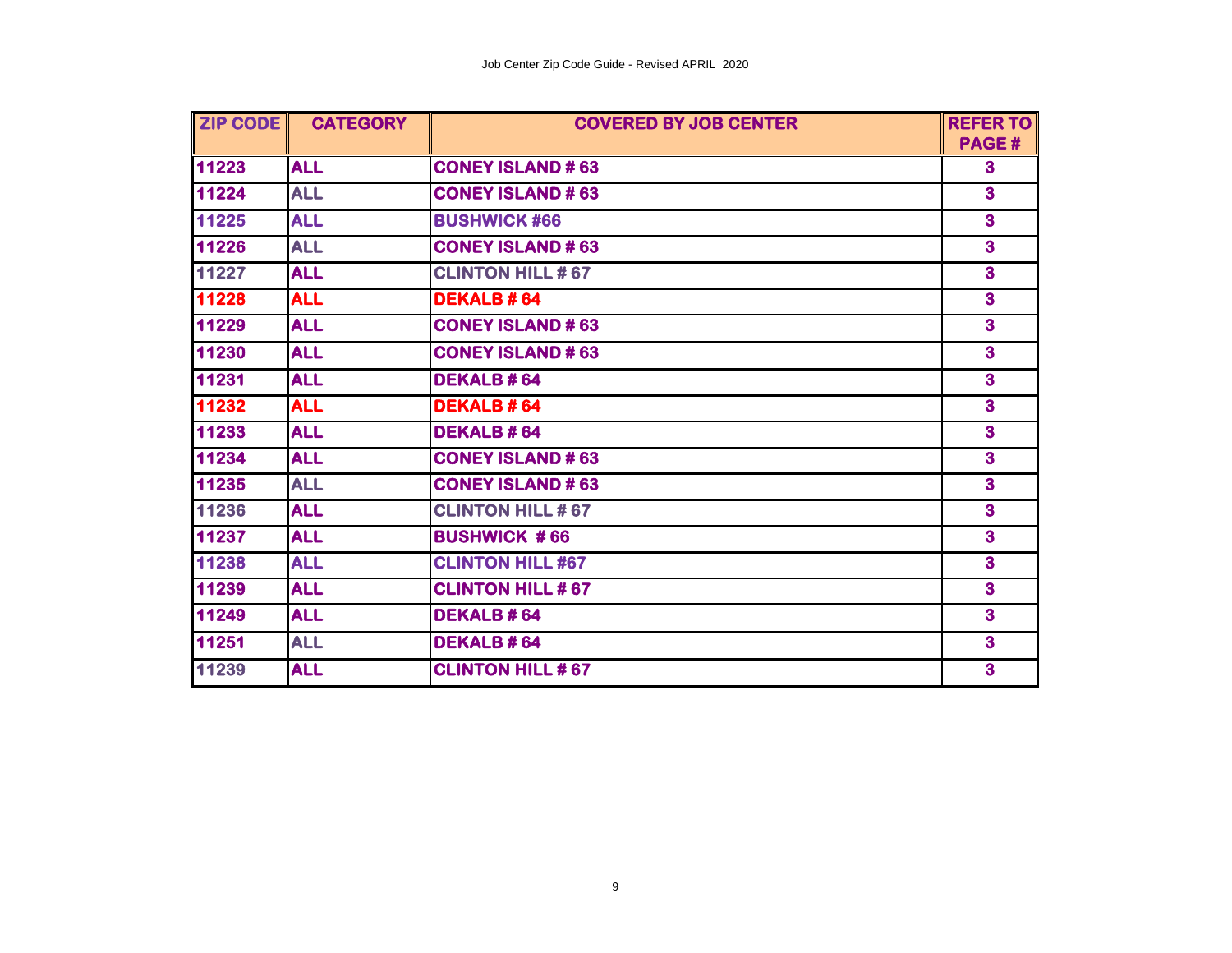| ZIP CODE | <b>CATEGORY</b> | <b>COVERED BY JOB CENTER</b> | <b>REFER TO</b> |
|----------|-----------------|------------------------------|-----------------|
|          |                 |                              | PAGE#           |
| 11354    | <b>ALL</b>      | <b>QUEENS #53</b>            | 5               |
| 11355    | <b>ALL</b>      | <b>QUEENS #53</b>            | 5 <sup>5</sup>  |
| 11356    | <b>ALL</b>      | <b>QUEENS #53</b>            | 5               |
| 11357    | <b>ALL</b>      | <b>QUEENS #53</b>            | 5               |
| 11358    | <b>ALL</b>      | <b>QUEENS # 53</b>           | 5               |
| 11359    | <b>ALL</b>      | <b>QUEENS #53</b>            | 5               |
| 11360    | <b>ALL</b>      | <b>QUEENS #53</b>            | $5\phantom{1}$  |
| 11361    | <b>ALL</b>      | <b>QUEENS # 53</b>           | 5               |
| 11362    | <b>ALL</b>      | <b>JAMAICA #54</b>           | 5               |
| 11363    | <b>ALL</b>      | <b>QUEENS #53</b>            | 5               |
| 11364    | <b>ALL</b>      | <b>JAMAICA #54</b>           | 5               |
| 11365    | <b>ALL</b>      | <b>JAMAICA #54</b>           | 5               |
| 11366    | <b>ALL</b>      | <b>JAMAICA #54</b>           | 5               |
| 11367    | <b>ALL</b>      | <b>JAMAICA#54</b>            | 5               |
| 11368    | <b>ALL</b>      | <b>QUEENS #53</b>            | 5               |
| 11369    | <b>ALL</b>      | <b>QUEENS #53</b>            | 5               |
| 11370    | <b>ALL</b>      | <b>QUEENS # 53</b>           | 5               |
| 11371    | <b>ALL</b>      | <b>QUEENS #53</b>            | 5               |
| 11372    | <b>ALL</b>      | <b>QUEENS#53</b>             | 5               |
| 11373    | <b>ALL</b>      | <b>QUEENS # 53</b>           | 5               |
| 11374    | <b>ALL</b>      | <b>QUEENS # 53</b>           | 5               |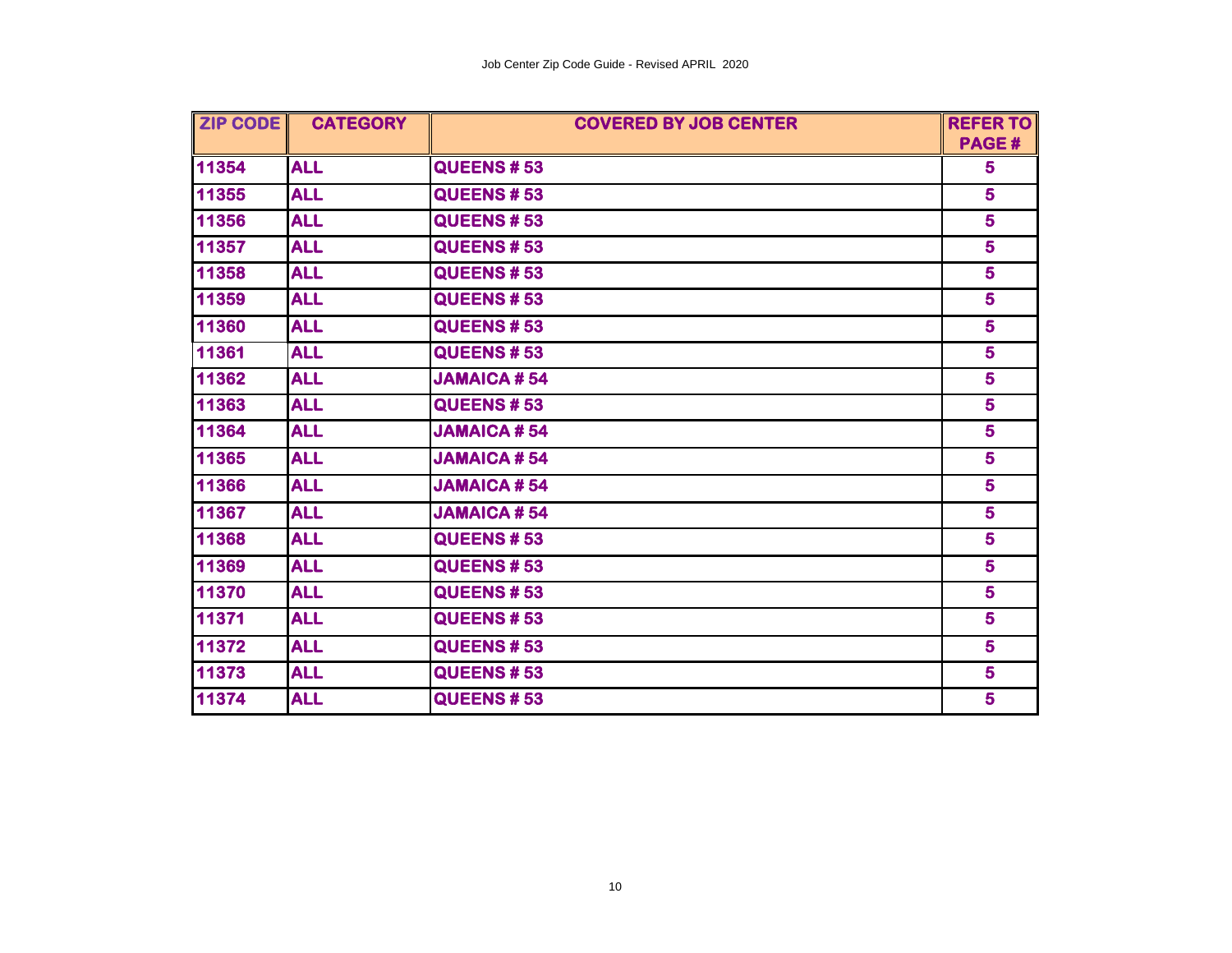| <b>ZIP CODE</b> | <b>CATEGORY</b> | <b>COVERED BY JOB CENTER</b><br><b>REFER TO</b> |                         |
|-----------------|-----------------|-------------------------------------------------|-------------------------|
|                 |                 |                                                 | <b>PAGE#</b>            |
| 11375           | <b>ALL</b>      | <b>JAMAICA #54</b>                              | 5                       |
| 11377           | <b>ALL</b>      | <b>QUEENS #53</b>                               | 5                       |
| 11378           | <b>ALL</b>      | <b>QUEENS #53</b>                               | 5                       |
| 11379           | <b>ALL</b>      | <b>QUEENS #53</b>                               | 5                       |
| 11380           | <b>ALL</b>      | <b>QUEENS #53</b>                               | 5                       |
| 11381           | <b>ALL</b>      | <b>QUEENS #53</b>                               | 5                       |
| 11382           | <b>ALL</b>      | <b>QUEENS #53</b>                               | 5 <sup>5</sup>          |
| 11383           | <b>ALL</b>      | <b>QUEENS # 53</b>                              | 5                       |
| 11384           | <b>ALL</b>      | <b>QUEENS #53</b>                               | $\overline{\mathbf{5}}$ |
| 11385           | <b>ALL</b>      | <b>QUEENS # 53</b>                              | 5                       |
| 11410           | <b>ALL</b>      | <b>JAMAICA #54</b>                              | 5                       |
| 11411           | <b>ALL</b>      | <b>JAMAICA #54</b>                              | 5                       |
| 11412           | <b>ALL</b>      | <b>JAMAICA #54</b>                              | 5                       |
| 11413           | <b>ALL</b>      | <b>JAMAICA#54</b>                               | 5 <sup>5</sup>          |
| 11414           | <b>ALL</b>      | <b>ROCKAWAY#79</b>                              | 5                       |
| 11415           | <b>ALL</b>      | <b>JAMAICA #54</b>                              | 5                       |
| 11416           | <b>ALL</b>      | <b>JAMAICA #54</b>                              | 5 <sup>5</sup>          |
| 11417           | <b>ALL</b>      | <b>ROCKAWAY#79</b>                              | $5\phantom{a}$          |
| 11418           | <b>ALL</b>      | <b>JAMAICA #54</b>                              | 5                       |
| 11419           | <b>ALL</b>      | <b>JAMAICA#54</b>                               | 5                       |
| 11420           | <b>ALL</b>      | <b>JAMAICA #54</b>                              | 5                       |
| 11421           | <b>ALL</b>      | <b>JAMAICA #54</b>                              | 5                       |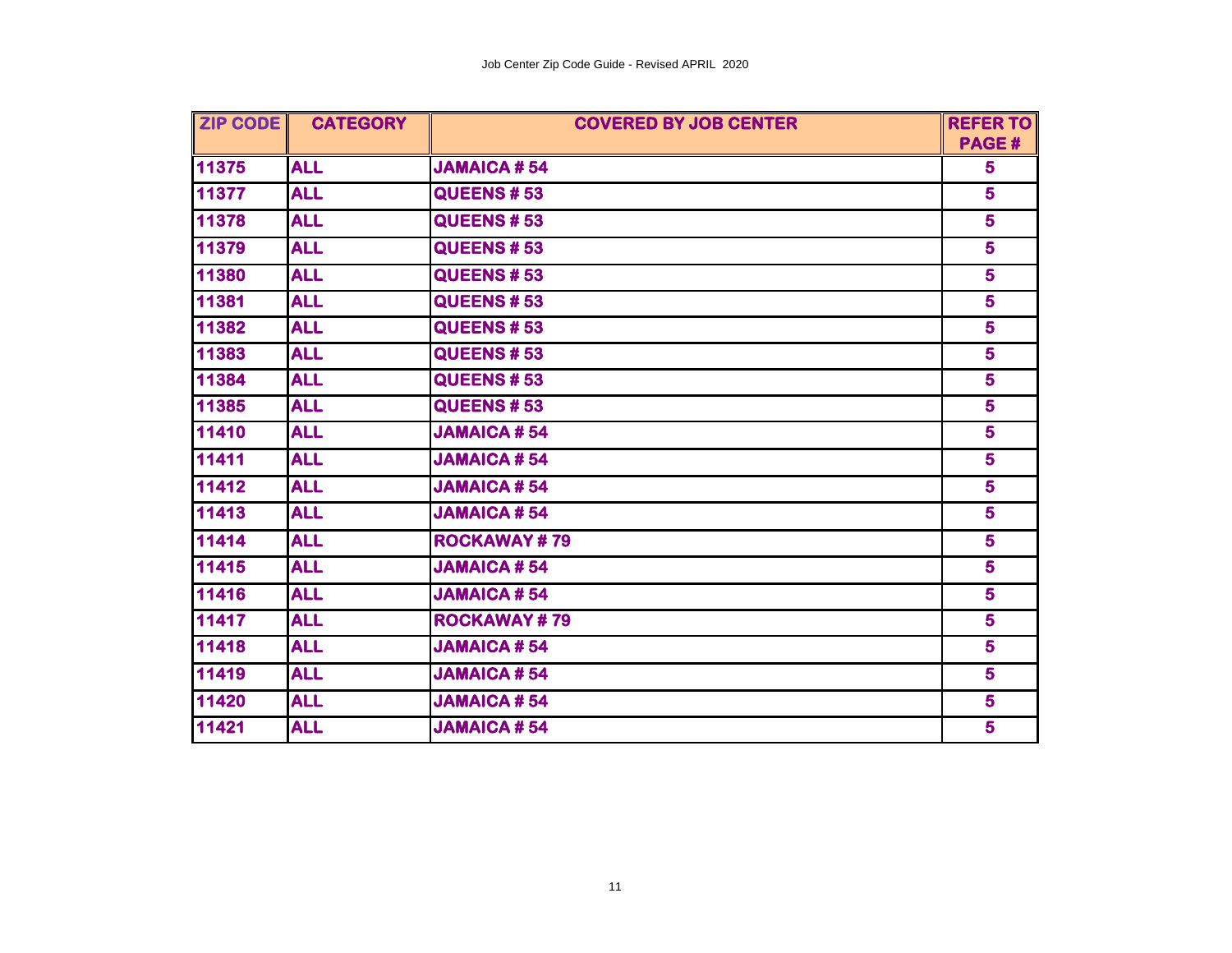| <b>ZIP CODE CATEGORY</b><br><b>COVERED BY JOB CENTER</b> |            | <b>REFER TO</b>    |                         |
|----------------------------------------------------------|------------|--------------------|-------------------------|
|                                                          |            |                    | PAGE#                   |
| 11422                                                    | <b>ALL</b> | <b>JAMAICA #54</b> | 5                       |
| 11423                                                    | <b>ALL</b> | <b>JAMAICA #54</b> | 5                       |
| 11424                                                    | <b>ALL</b> | <b>JAMAICA#54</b>  | 5 <sup>1</sup>          |
| 11425                                                    | <b>ALL</b> | <b>JAMAICA#54</b>  | 5                       |
| 11426                                                    | <b>ALL</b> | <b>JAMAICA#54</b>  | $\overline{\mathbf{5}}$ |
| 11427                                                    | <b>ALL</b> | <b>JAMAICA#54</b>  | 5 <sup>1</sup>          |
| 11428                                                    | <b>ALL</b> | <b>JAMAICA #54</b> | $5\phantom{1}$          |
| 11429                                                    | <b>ALL</b> | <b>JAMAICA#54</b>  | 5 <sup>1</sup>          |
| 11430                                                    | <b>ALL</b> | <b>ROCKAWAY#79</b> | 5                       |
| 11431                                                    | <b>ALL</b> | <b>JAMAICA #54</b> | 5                       |
| 11432                                                    | <b>ALL</b> | <b>JAMAICA#54</b>  | $\overline{\mathbf{5}}$ |
| 11433                                                    | <b>ALL</b> | <b>JAMAICA#54</b>  | 5 <sup>1</sup>          |
| 11434                                                    | <b>ALL</b> | <b>JAMAICA #54</b> | 5 <sup>1</sup>          |
| 11435                                                    | <b>ALL</b> | <b>JAMAICA #54</b> | 5                       |
| 11436                                                    | <b>ALL</b> | <b>JAMAICA #54</b> | $5\phantom{1}$          |
| 11451                                                    | <b>ALL</b> | <b>JAMAICA#54</b>  | $\overline{\mathbf{5}}$ |
| 11691                                                    | <b>ALL</b> | <b>ROCKAWAY#79</b> | 5                       |
| 11692                                                    | <b>ALL</b> | <b>ROCKAWAY#79</b> | 5 <sup>5</sup>          |
| 11693                                                    | <b>ALL</b> | <b>ROCKAWAY#79</b> | 5 <sup>1</sup>          |
| 11694                                                    | <b>ALL</b> | <b>ROCKAWAY#79</b> | 5                       |
| 11695                                                    | <b>ALL</b> | <b>ROCKAWAY#79</b> |                         |
| 11697                                                    | <b>ALL</b> | <b>ROCKAWAY#79</b> | 5                       |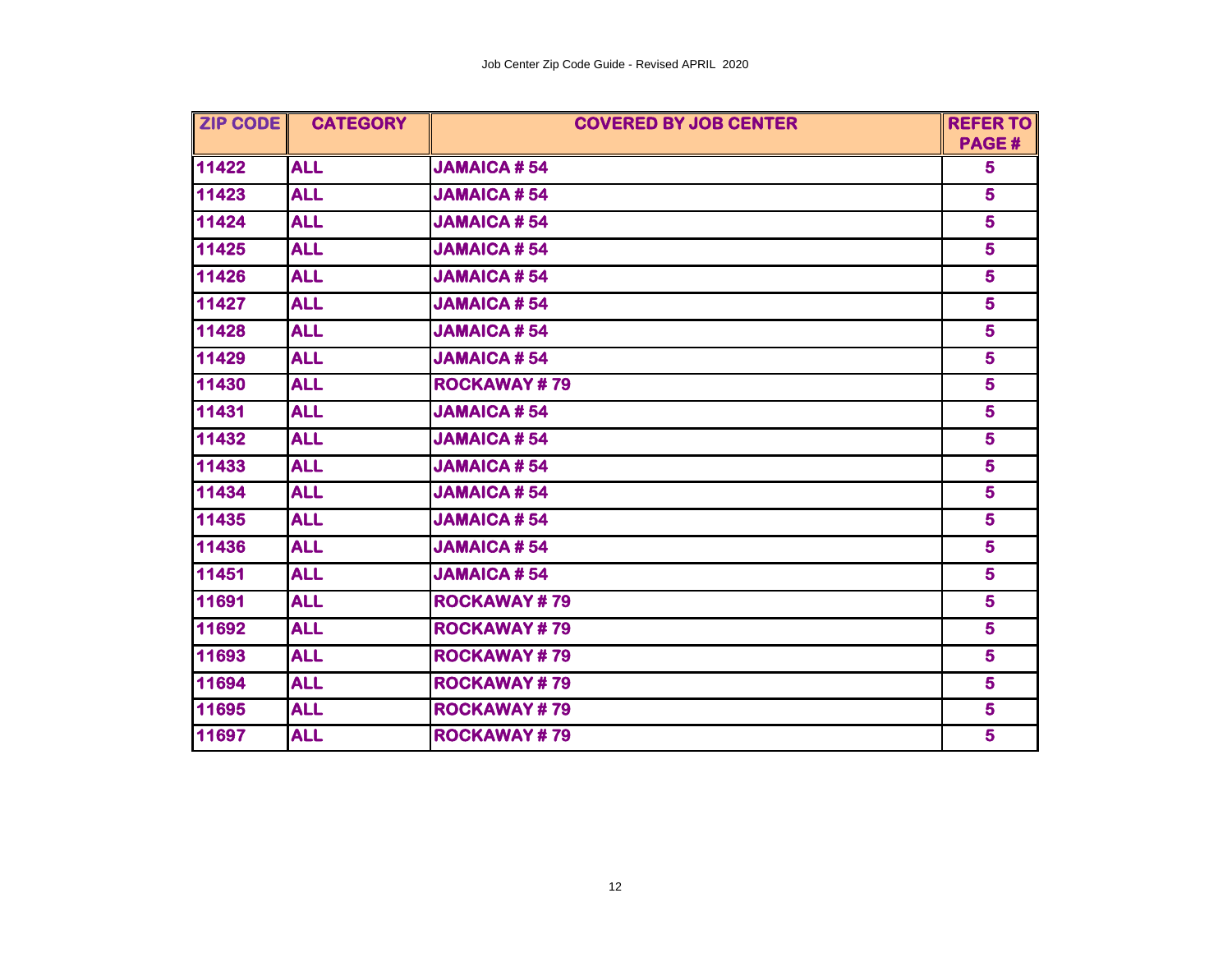# **Manhattan/Region** *PAGE 1*

| <b>CENTERS</b>                    | <b>ADDRESSES</b>                                         | <b>ZIP CODES - POPULATION COVERED</b>                                                                                                                                                                           |
|-----------------------------------|----------------------------------------------------------|-----------------------------------------------------------------------------------------------------------------------------------------------------------------------------------------------------------------|
| <b>WAVERLY JOB CENTER</b><br># 13 | 12 WEST 14TH STREET,<br>3rd Floor.<br>NEW YORK, NY 10011 | 10001, 10002, 10003, 10004, 10005, 10006, 10007, 10008, 10009, 10010<br>10011, 10012, 10013, 10014, 10015, 10016, 10017, 10018, 10019, 10020,<br>10023, 10036, 10038, 10044, 10065, 10069, 10280, 10281, 10282. |
| # 23 EAST END JOB CENTER          | <b>2322 THIRD AVENUE.</b>                                |                                                                                                                                                                                                                 |
| <b>CAN APPLY ON-LINE</b>          | 4th Floor.                                               | 10021, 10022, 10024, 10026, 10028, 10029, 10030, 10035, 10037,                                                                                                                                                  |
|                                   | NEW YORK, NY 10035                                       | 10075, 10128.                                                                                                                                                                                                   |
| #35 DYCKMAN JOB CENTER            | 4055 10th AVENUE,                                        |                                                                                                                                                                                                                 |
| <b>CAN APPLY ON-LINE</b>          | 1st Floor.                                               | 10025, 10031, 10032, 10033, 10034, 10039, 10040.                                                                                                                                                                |
|                                   | <b>INEW YORK, NY 10034</b>                               |                                                                                                                                                                                                                 |
| #18 ST. NICHOLAS (Reconfigured)   | <b>132 W 125th Street</b>                                |                                                                                                                                                                                                                 |
|                                   | 2nd Floor                                                | 10027, 10029                                                                                                                                                                                                    |
|                                   | <b>INY NY 10027</b>                                      |                                                                                                                                                                                                                 |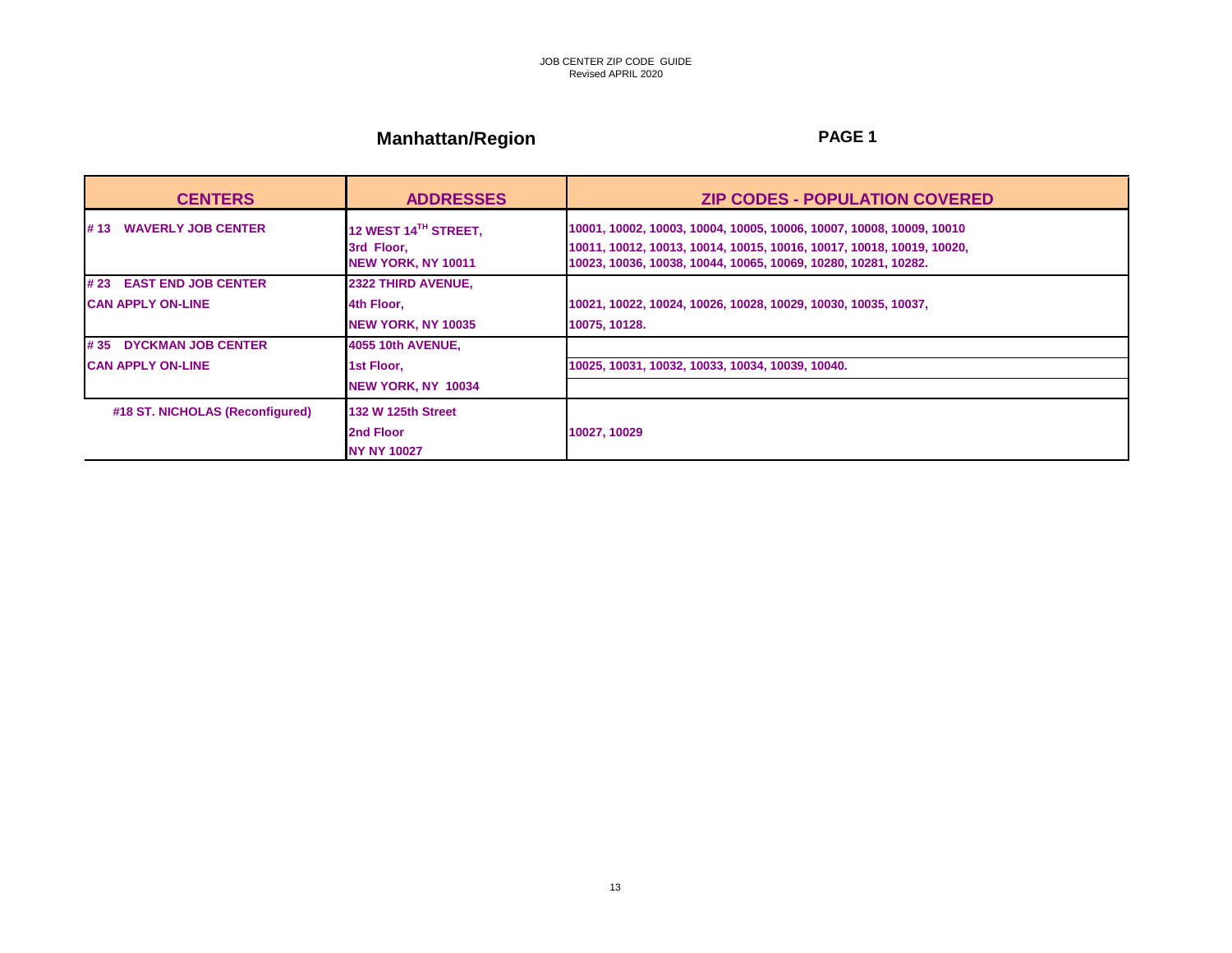### JOB CENTER ZIP CODE GUIDE Revised APRIL 2020

## **Bronx Region PAGE 2**

| <b>CENTERS</b>                       | <b>ADDRESSES</b>                                                         | <b>ZIP CODES - POPULATION COVERED</b>     |
|--------------------------------------|--------------------------------------------------------------------------|-------------------------------------------|
| #38 RIDER JOB CENTER                 | 300 CANAL PLACE,<br>4th Floor,<br><b>BRONX, NY 10451</b>                 | 10451, 10453, 10454, 10460, 10473.        |
| <b>HUNTS POINT JOB CENTER</b><br>#40 | <b>847 BARETTO STREET</b><br>1st Floor,<br><b>BRONX, NY 10474</b>        | 10455, 10459, 10465, 10469, 10472, 10474. |
| #45 CONCOURSE JOB CENTER             | <b>1365 JEROME AVENUE</b><br><b>First Floor</b><br><b>BRONX NY 10452</b> | 10452, 10462, 10463,                      |
| <b>FORDHAM JOB CENTER</b><br>#44     | 2541-49 BAINBRIDGE AVE,<br>4th Floor,<br><b>BRONX, NY 10458</b>          | 10456, 10458, 10464, 10470, 10471, 10475. |
| #46 CROTONA JOB CENTER               | <b>1910 MONTEREY AVENUE,</b><br>6th Floor,<br><b>BRONX, NY 10457</b>     | 10457, 10461, 10466, 10467, 10468,        |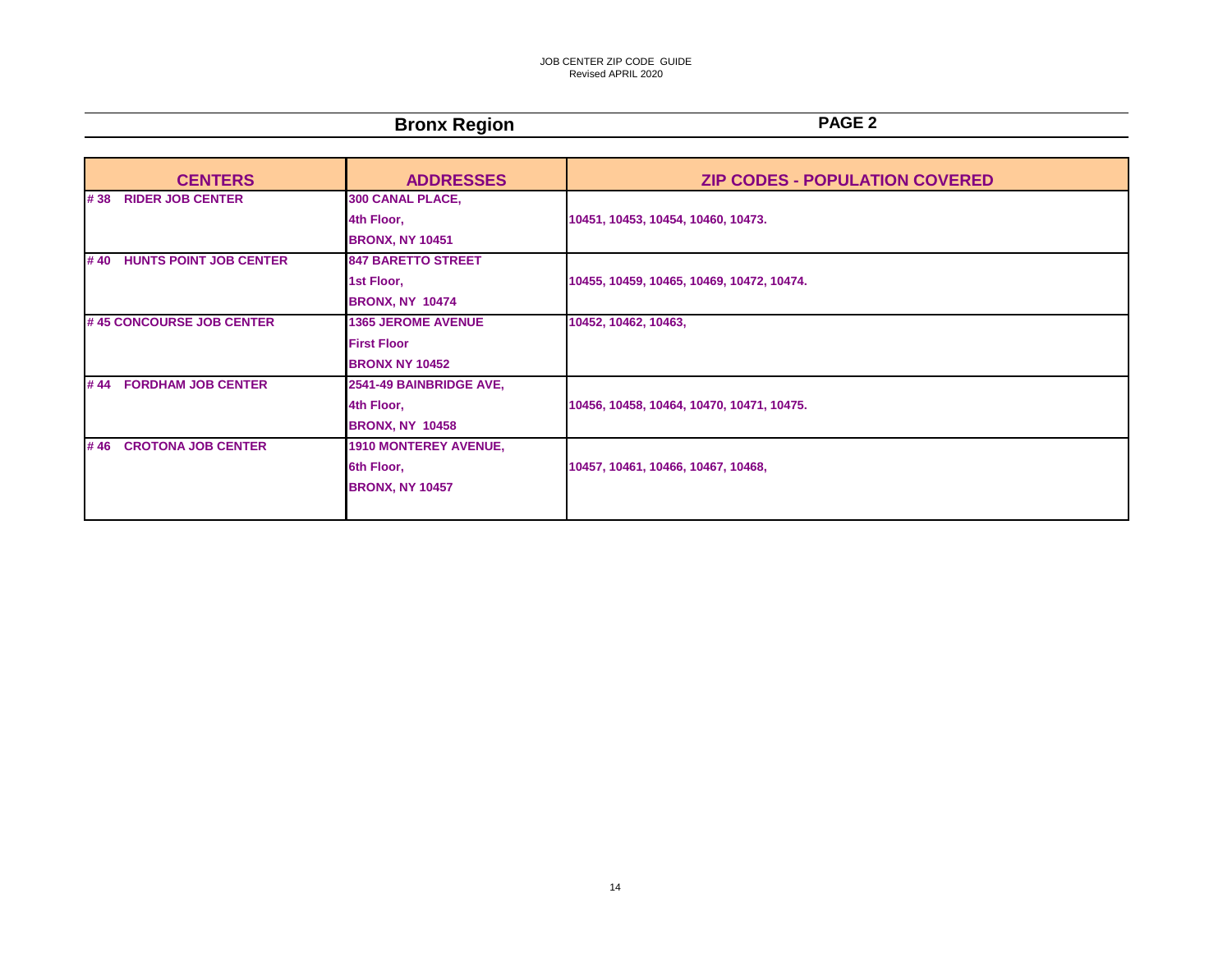# **Brooklyn/Staten Island PAGE 3 Region**

| <b>CENTERS</b>                                   | <b>ADDRESSES</b>                                 | <b>ZIP CODES - POPULATION COVERED</b>                                                                |
|--------------------------------------------------|--------------------------------------------------|------------------------------------------------------------------------------------------------------|
| <b>CONEY ISLAND JOB</b><br># 63<br><b>CENTER</b> | 3050 WEST 21 <sup>ST</sup> STREET,<br>3rd Floor, | 11204 11214, 11228, 11223, 11224, 11226 11229, 11230, 11234, 11235.                                  |
|                                                  | <b>BROOKLYN, NY 11224</b>                        |                                                                                                      |
| <b>DEKALB JOB CENTER</b><br># 64                 | <b>275 BERGEN STREET</b>                         |                                                                                                      |
|                                                  | <b>FIRST FLOOR</b>                               | 11203, 11204, 11205, 11209, 11211, 11214, 11216, 11231, 11233, 11249, 11251                          |
|                                                  | <b>BROOKLYN, NY 11217</b>                        | 11215, 11217, 11218, 11219, 11220, 11222, 11228, 11232.                                              |
| <b>BUSHWICK JOB CENTER</b><br># 66               | 2 George Street                                  |                                                                                                      |
|                                                  | 2nd Floor                                        | 11206, 11207, 11208, 11213, 11225, 11237.                                                            |
|                                                  | <b>BROOKLYN, NY 11206</b>                        |                                                                                                      |
| #67 CLINTON HILL JOB CENTER                      | <b>495 CLERMONT AVENUE</b>                       |                                                                                                      |
|                                                  | <b>First Floor</b>                               | 11201, 11210, 11212, 11221, 11227, 11236, 11238, 11239.                                              |
|                                                  | <b>BROOKLYN NY 11238</b>                         |                                                                                                      |
| # 70<br><b>SOUTHERN BROOKLYN</b>                 | <b>35 FOURTH AVENUE</b>                          |                                                                                                      |
| <b>JOB CENTER</b>                                | <b>1st FLOOR</b>                                 |                                                                                                      |
| <b>ICLOSED AS OF AUGUST 2020</b>                 | <b>BROOKLYN, NY 11217</b>                        |                                                                                                      |
| #99 RICHMOND JOB CENTER                          | 201 BAY STREET,                                  |                                                                                                      |
|                                                  | 2nd Floor,<br><b>STATEN ISLAND, NY 10301</b>     | 10301, 10302, 10303, 10304, 10305, 10306, 10307, 10308, 10309, 10310,<br>10311, 10312, 10313, 10314. |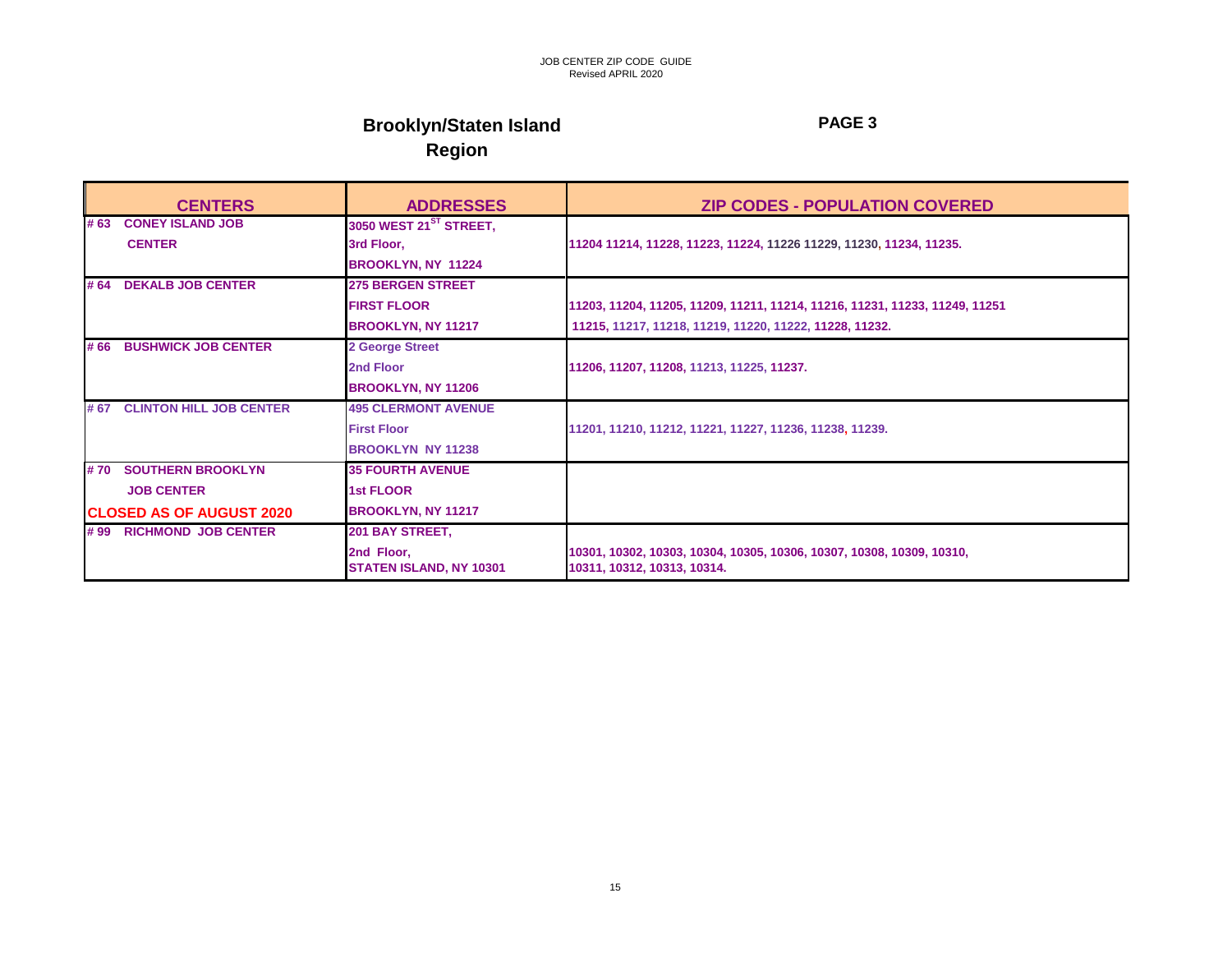### **Special Needs** Page 4 **Region**

### **CENTERS ADDRESSES ZIP CODES - POPULATION COVERED # 39 UNION SQUARE JOB 109 EAST 16TH STREET, CENTER 11th Floor, SERVES ALL POISED AND SASC CLIENTS CITYWIDE. UNDERCARE ONLY. NEW YORK, NY 10003 APPLICANTS REFERRED TO CENTER THAT COVERS ZIP CODE. # 52 RESIDENTIAL TREATMENT 109 EAST 16TH STREET, SERVICE CENTER (RTSC) 8th Floor, SERVES CLIENTS IN RESIDENTIAL TREATMENT CITYWIDE. NEW YORK, NY 10003 # 47 REFUGEE & IMMIGRANT 88 THIRD AVE, SERVICES ALL REFUGEES & IMMIGRANTS CITYWIDE. BROOKLYN, N.Y. 11217 # 62 VETERANS JOB CENTER 25 CHAPEL STREET, 7th Floor, SERVES VETERANS CITYWIDE. BROOKLYN, NY 11201**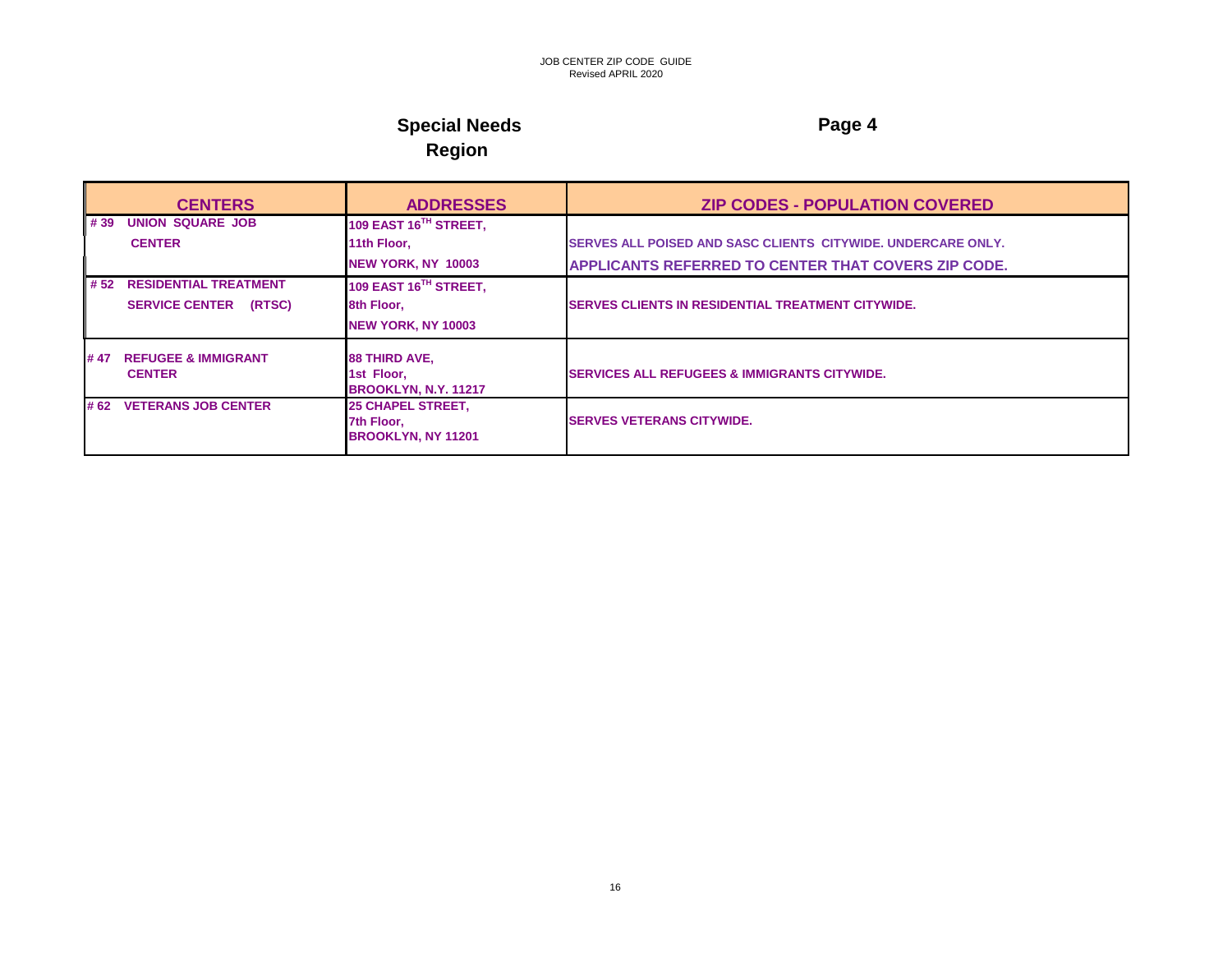## **Queens/ Family Services Access Access Access Page 5 Call Centers**

| <b>CENTERS</b>                                                  | <b>ADDRESSES</b>                                                      | <b>ZIP CODES - POPULATION COVERED</b>                                                                                                                                                                                          |
|-----------------------------------------------------------------|-----------------------------------------------------------------------|--------------------------------------------------------------------------------------------------------------------------------------------------------------------------------------------------------------------------------|
| <b>QUEENS JOB CENTER</b><br># 53                                | 32-20 NORTHERN BLVD.,<br>4th Floor,<br><b>LONG ISLAND CITY,</b>       | 11101, 11102, 11103, 11104, 11105, 11106, 11354, 11355, 11356, 11357, 11358, 11359, 11360,<br>11361, 11363, 11368, 11369, 11370, 11371, 11372, 11373, 11374, 11377, 11378, 11379, 11380,<br>11381, 11382, 11383, 11384, 11385. |
|                                                                 | <b>NY 11101</b>                                                       | 11001, 11004, 11005, 11040, 11096, (NYC Addresses Only).                                                                                                                                                                       |
| <b>JAMAICA JOB CENTER</b><br># 54                               | 165-08 88TH AVENUE, 5th Floor,<br><b>JAMAICA, NY 11432</b>            | 11362, 11364, 11365, 11366, 11367, 11375, 11410, 11411, 11412, 11413, 11415, 11416, 11418,<br>11419, 11420, 11421, 11422, 11423, 11424, 11425, 11426, 11427, 11428, 11429, 11431, 11432,<br>11433, 11434, 11435, 11436, 11451. |
| #79 ROCKAWAY JOB CENTER<br><b>CAN APPLY ON-LINE</b>             | 219 BEACH 59TH STREET,<br>2nd Floor.<br><b>FAR ROCKAWAY, NY 11692</b> | 11414, 11417, 11430, 11691, 11692, 11693, 11694, 11695, 11697.                                                                                                                                                                 |
| #17 FAMILY SERVICES CALL CENTERS<br><b>Mail and Phone Only.</b> | 165-08 88th Ave., 5th Floor,<br><b>JAMAICA, NY 11432</b>              | SERVICES ACTIVE CHILD-ONLY PUBLIC ASSISTANCE (PA) CASES, WHERE THERE ARE NO<br><b>ACTIVE ADULTS ON THE CASE.</b>                                                                                                               |